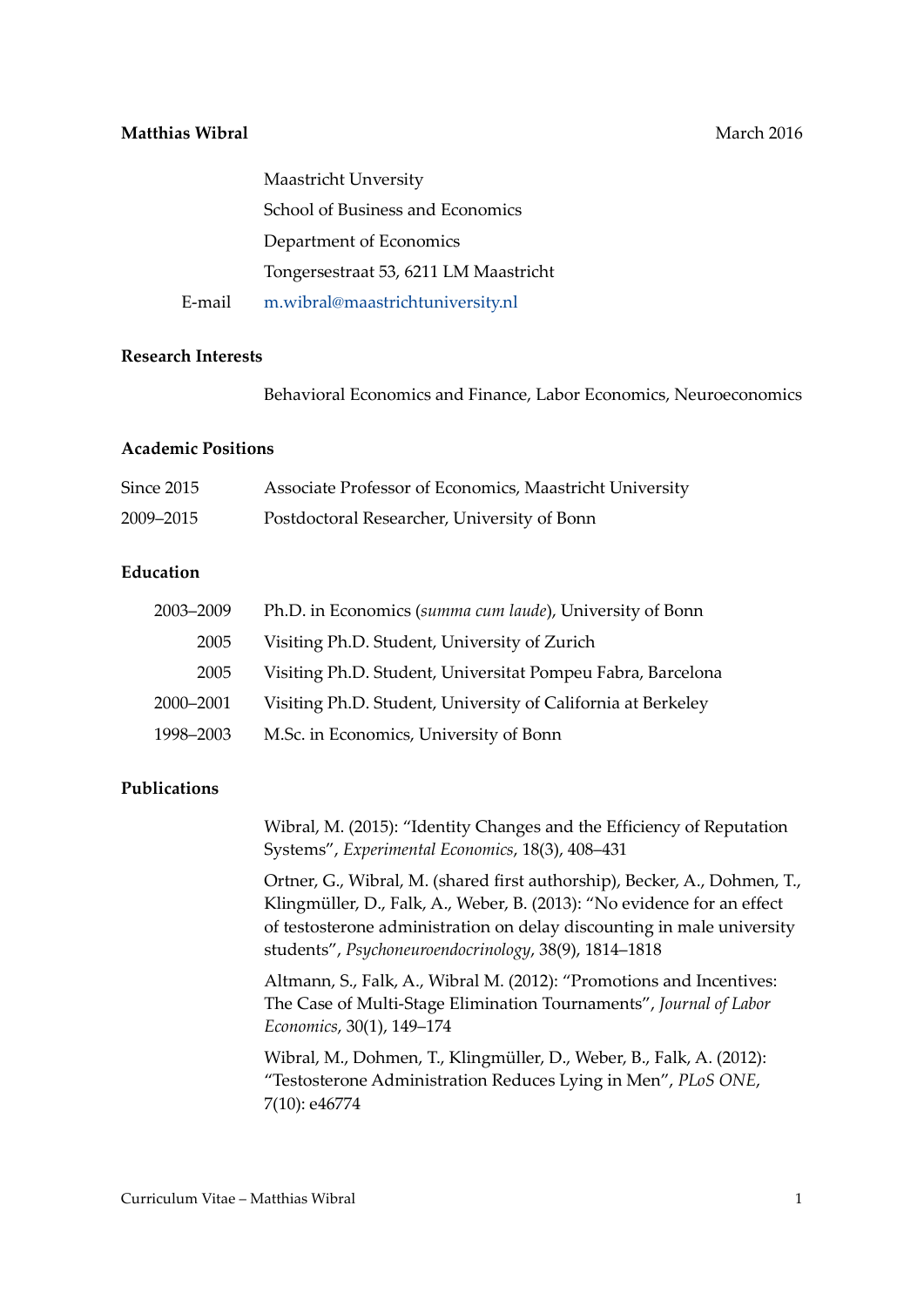Abeler, J., Altmann, S., Goerg, S., Kube, S.; Wibral, M. (2011): "Equity and Efficiency in Multi-Worker Firms: Insights from Experimental Economics", *Analyse & Kritik*, 33(1), 311–323

Abeler, J., Altmann, S., Kube, S., Wibral, M. (2010): "Gift Exchange and Workers' Fairness Concerns: When Equality Is Unfair", *Journal of the European Economic Association*, 8(6), 1299–1314

*W*eber, B., Rangel, A., Wibral, M., Falk, A. (2009): "The medial prefrontal cortex exhibits money illusion", *Proceedings of the National Academy of Sciences*, 106(13), 5025–5028

Altmann, S., Dohmen, T., Wibral, M. (2008): "Do the reciprocal trust less?", *Economics Letters*, 99(3), 454–457

#### **Ongoing Research Projects**

"Biomarkers, Personality and Economic Preferences" (with Armin Falk, Marc Tittgemeyer and Bernd Weber)

"Framing, Reinforcement and Motivation" (with Armin Falk and Mirko Seithe)

*"*How Malleable Are Choice Brackets? The Case of Myopic Loss Aversion" (with Daniel Hilgers)

"The neural perception of incentives – an fMRI study on bonus and malus pay" (with Hao Chen, Armin Falk, Holger Gerhardt, Michael Lindner and Bernd Weber)

### **Teaching Experience**

- 2015 Maastricht University: Economics and Business (undergraduate)
- 2007–2015 University of Bonn: Experimental Economics, Human Resource Management, Nudges, Research on Happiness, Scientific Writing and Presenting (all undergraduate), Behavioral Labor Economics, Behavioral Public Economics, Consumer Financial Decision Making, Economics and Psychology (all graduate), Economics for Neuroscientists (Ph.D.)

Supervision of over 30 theses (undergraduate and graduate) in: Labor Economics, Organizational and Personnel Economics, Public Economics, Behavioral Economics, Behavioral Finance, Experimental Economics, Microfinance and Fair Trade, Neuroeconomics

- 2011 ZEF, Bonn: Economic Experiments and Games (Ph.D.)
- 2010 University of St. Gallen: Behavioral Economics (graduate)
- 2003 University of Cologne: Personnel Economics (undergraduate)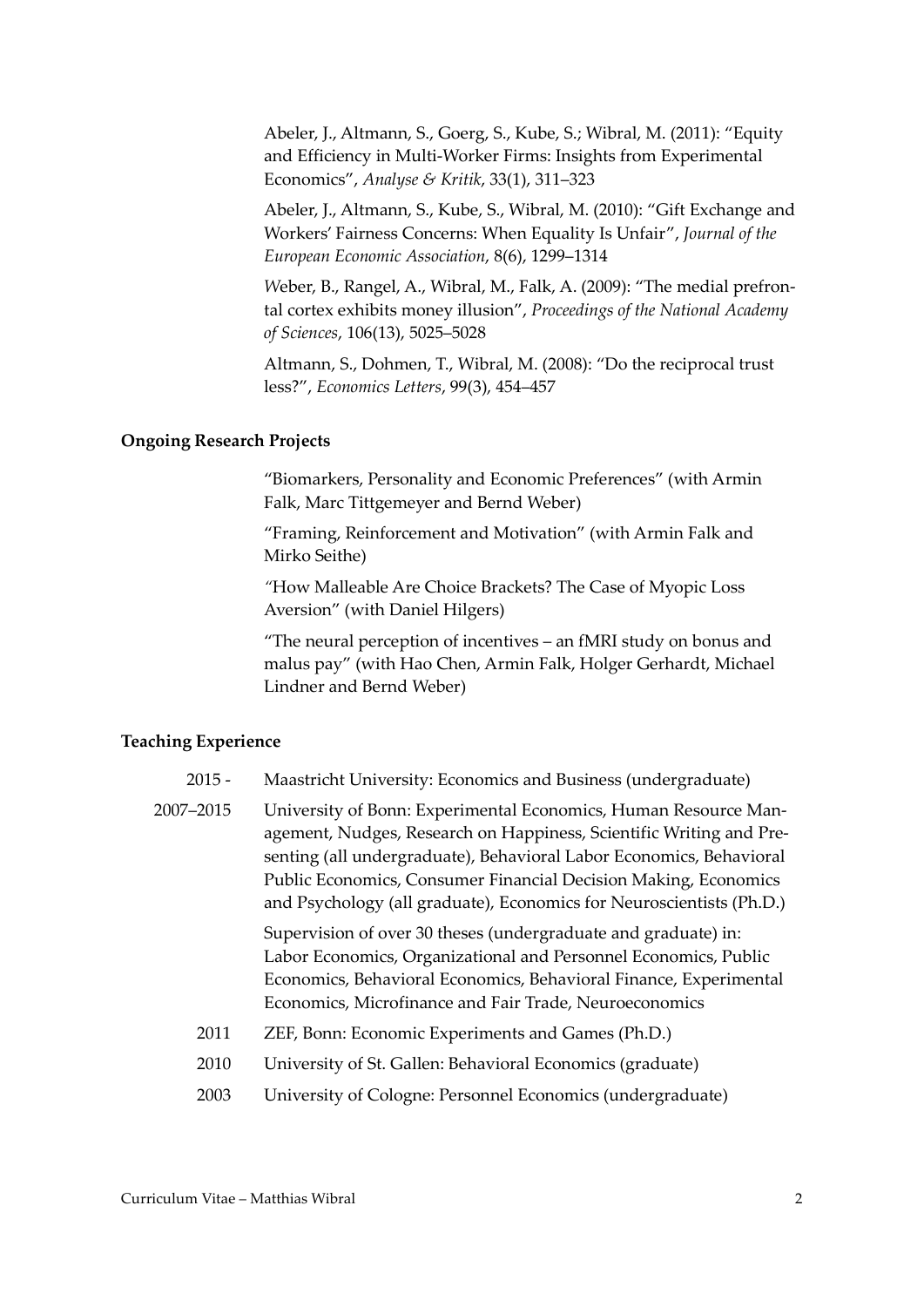# **Scholarships and Awards**

| 2012       | Excellence in teaching award of the Department of Economics for the<br>best advanced course in the master's program (with Steffen Altmann) |
|------------|--------------------------------------------------------------------------------------------------------------------------------------------|
| 2011       | IZA Young Labor Economist Award (joint with Johannes Abeler, Stef-<br>fen Altmann and Sebastian Kube)                                      |
| 2009       | Heinz Sauermann Award for the best dissertation in Experimental<br>Economics of the German Society for Experimental Economics              |
| 2003–2007  | Full doctoral scholarship of the German Research Foundation                                                                                |
| 2006       | Handelsblatt fellowship for the Lindau Laureate Meeting in Economic<br>Sciences                                                            |
| 2000, 2005 | Scholarships of the German Academic Exchange Service                                                                                       |
| 2003       | Award of the Department of Economics for an outstanding diploma in<br>$2001 - 03$                                                          |
|            |                                                                                                                                            |

# **Affiliations**

| Research Fellow, Institute for the Study of Labor (IZA), Bonn |
|---------------------------------------------------------------|
| Center for Economics and Neuroscience, University of Bonn     |

# **Invited Presentations**

| 2016      | University of Paderborn; Birkbeck College, University of London                                      |
|-----------|------------------------------------------------------------------------------------------------------|
| 2015      | University of Massachusetts, Amherst; CUNEF, Madrid; University of<br>Glasgow; Maastricht University |
| 2014      | University of Innsbruck; University of Karlsruhe; University of Kiel;<br>University of Dortmund      |
| 2013      | University of Heidelberg                                                                             |
| 2012      | Forum Privater Haushalt, Berlin; FAU Workshop on Tax Compliance,<br>Nuremberg                        |
| 2009–2011 | IAAEG, Trier; University of Lancaster; Tinbergen Institute, Rotterdam                                |
|           |                                                                                                      |

# **Conference Presentations**

| 2014  | SFB TR-15 Meeting; IMEBESS; Household Financial Decision Making<br>and Behavior; FUR; BDRM; FSU Behavioral Econ Workshop; ESA<br>North American Meeting |
|-------|---------------------------------------------------------------------------------------------------------------------------------------------------------|
| 2013  | ESA World Meeting; Florence Workshop on Behavioural and Experi-<br>mental Economics                                                                     |
| 0.010 |                                                                                                                                                         |

2012 Annual Meeting of the DGPs; SFB/TR 15 Meeting; M-BEES; THEEM